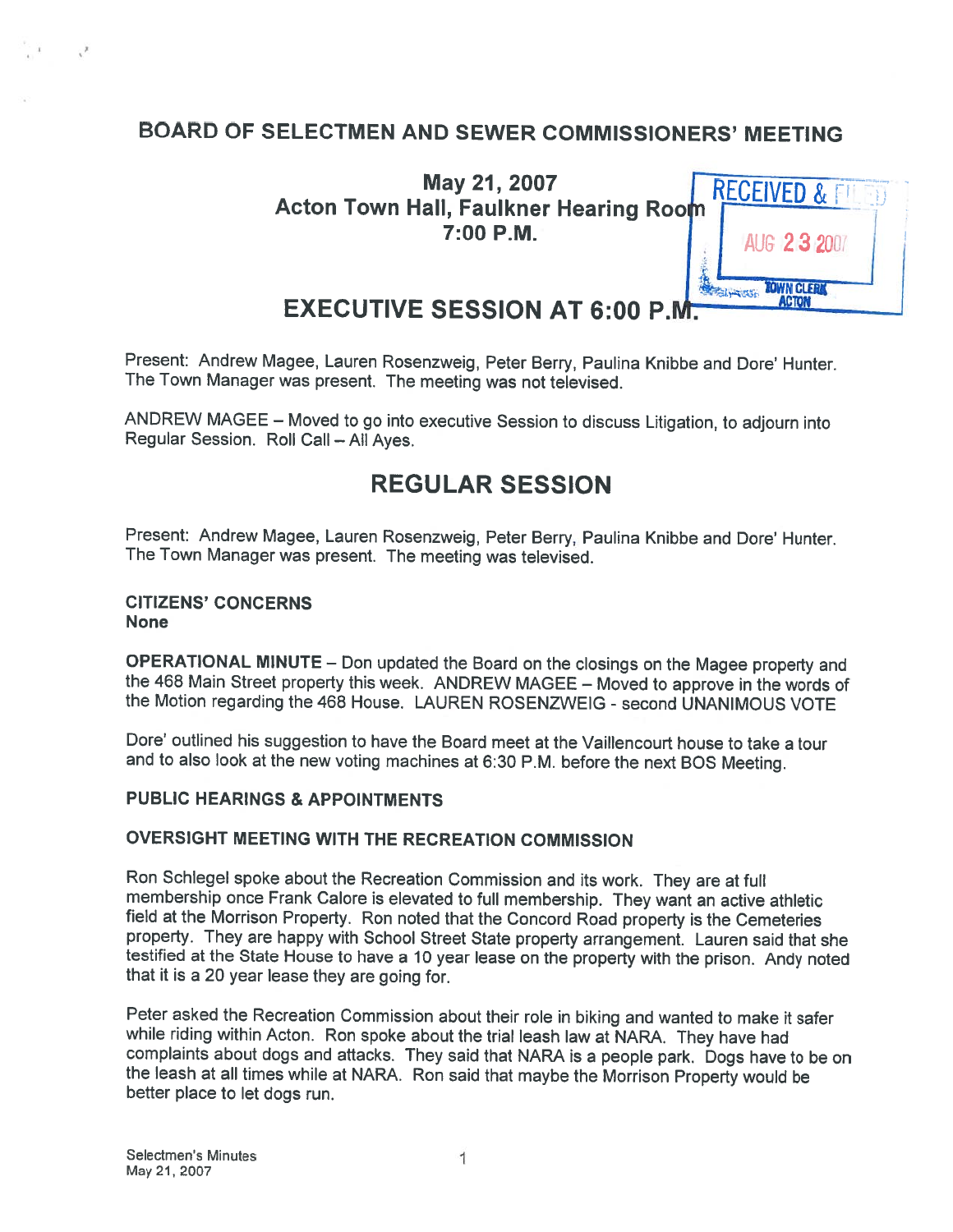Dote' spoke about those people who spoke to the Board about dogs at NARA Park.

#### 60 POWDER MILL ROAD

Mr. Bertolami and Atty Nylen have come before the Board to discuss 60, <sup>56</sup> and <sup>50</sup> Powder Mill Nylen, Mr. Bertolami's Attorney requested an Annual Class I License for 60 Powder Mill Road. They have a Class I that was issued by the Board of Selectmen in December 2006, this license was renewed for three months while the issues are resolved. They have been working toward amending the site plan at this location. They would like the license extended to the end of the year. They have built a ramp from 60 and 56 and would like to tie the two together. Mr. Nylen<br>spoke about the number of cars that agreed with the Building Dept, is 18 spaces for customers and employees and 25 for other autos for a total of 43. This will reduce the total number at that site. Andy spoke about the use of cars and it seems to be resolved. He addressed the installed and was it inspected by the Town. Mark Donhoe noted that they are 4501's and they are installed correctly. Garry Rhodes noted that they are comfortable with the items but still are waiting for the information regarding information on the post fill to be sure it is equal to pre fill of 1190 cubic feet. Andy asked if he felt it is a problem, Garry said that he didn't think it was a problem. Mark said t

Lauren asked about Fire truck turn around, that has been resolved. She is satisfied.

Paulina questioned the employee cars and on the map there are <sup>9</sup> spots that are not labeled. Mark said they are display cars and used by the employees.

Peter asked about the sidewalk status. Mr. Nylen said it will be part of the amendment to the Site Plan Special Permit. It was noted that Cons Com has approved the location which is 100 feet from the wetlands.

Dote' asked for <sup>a</sup> motion. LAUREN ROSENZWEIG - Moved to close the hearing and to take under advisement conditional upon the confirmation of fill be provided to the Town. PETER BARRY- second. UNANIMOUS VOTE.

The petitioner has withdrawn the Acton Suzuki Class 1 License requested for 50 Powder Mill Road at this time. Andy asked about the cars being parked at 56 Powder Mill. Mr. Bertolami noted that there are cars parked there a

LAUREN ROSENZWEIG - Moved to approve change of name on 56 Powder Mill Road to Acton<br>Suzuki Rent-a-Car. DORE' HUNTER - second. UNANIMOUS VOTE

# TREE REMOVAL PUBLIC HEARING, MAIN STREET, POST OFFICE SQ. TO ROUTE 2A

Dote' noted the Conant's cooperation and contribution with regard to this proposed Side walk construction.

Terra Friedrichs asked about the removal of the large trees. She asked if there were any reason the trees have to be removed. Dean said it is conservative cutting. They will eventually need to remove them over the next couple of years as they die. <sup>117</sup> Nonset Path resident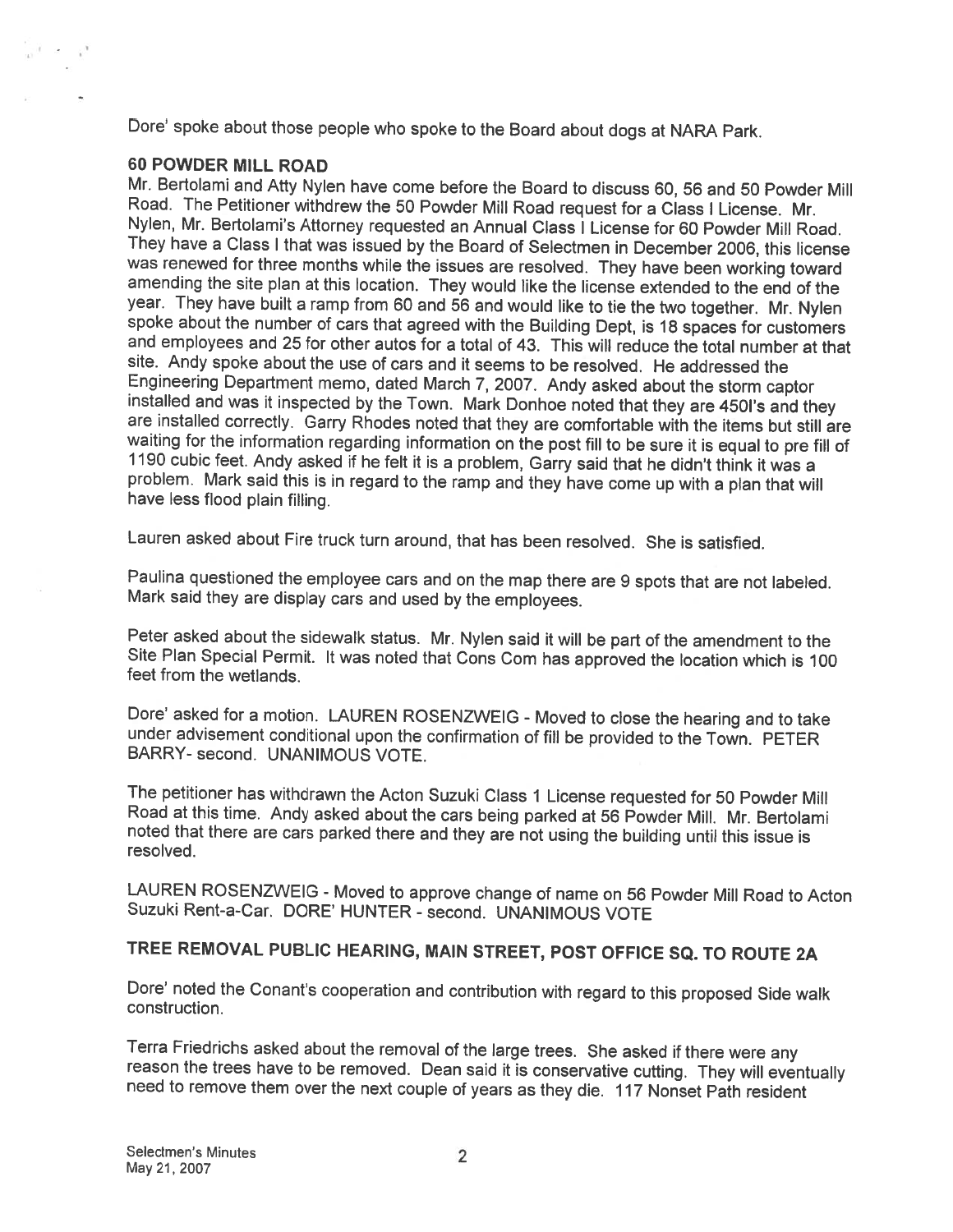spoke in favor of the project. She asked why the Meyer Hill side walk not built to 2A, Dore' will look into it.

Corrina Cruz Central Street supports the side walks.

Mr. Swenson asked several questions and made many comments with regard to the building and need of the side walk.

Brian Bendig – He noted that no one is opposed to side walks, however this is a flawed project<br>and safety will not be added by increasing the use of the proposed sidewalk. He read from the<br>Town Report the Municipal Propert

<sup>A</sup> resident of <sup>32</sup> Nylander reiterated her view that <sup>a</sup> side walk needs to be built she wanted to see if we could reduce the number of trees removed.

Dore' noted his observation is there is <sup>a</sup> lot of trash on this part of Route 27. It should take <sup>20</sup> minutes to walk and <sup>a</sup> minute and <sup>a</sup> half to drive it.

Peter spoke about the need for side walks in town. He is in favor of having side walks in town<br>and asked why this one now. Bruce Stamski said this site has always been listed as a high<br>safety for side walks. The 27 Corrido

The Police Chief said it is number one area for improvement, it is an arterial road. He felt that to put people in this situation is wrong he believes people will use it. It is his Number one priority. Peter asked about the tree removal and does not see it as a problem with a visual impact.<br>Peter asked about the Historical Bylaw. Dean noted some experimental products for construction which are very expensive. It will loo

Paulina asked questions about why we need it, and when do we need it. She concludes the person who is best qualified on safety is the Police Chief. He is the one that is versed in this and his strong recommendation makes her feel we need to do it. She asked about funding and the question of the trees. She asked that town staff look at the trees and err on the side of removing fewer trees

Lauren feels this is an area that is <sup>a</sup> necessary <sup>p</sup>lace to have <sup>a</sup> side walk on this portion of the corridor. She has noted the support for this project. If the Police Chief is in favor then we need to make an effort to accommodate walkers

Andy spoke about the use of side walks and noted the Charter Road incident he observed. He went out and walked the route and thought about the trees and poles. That section will be doable and looked in the forest and said that there will be trees that will make a canopy in a couple of years. Andy drove to Post Office Square and feels that it would be dangerous at that location. The traffic is coming down hill at 40-50 miles per hour and the traffic is coming right at you and only need to have one vehicle that doesn't judge the area correctly and someone would be hurt. He agrees with the sidewalk but not at the area that he says is dangerous. Dore'<br>suggested that we approve the tree cutting and have Andy work with Bruce and come back with <sup>a</sup> plan that addresses his concerns.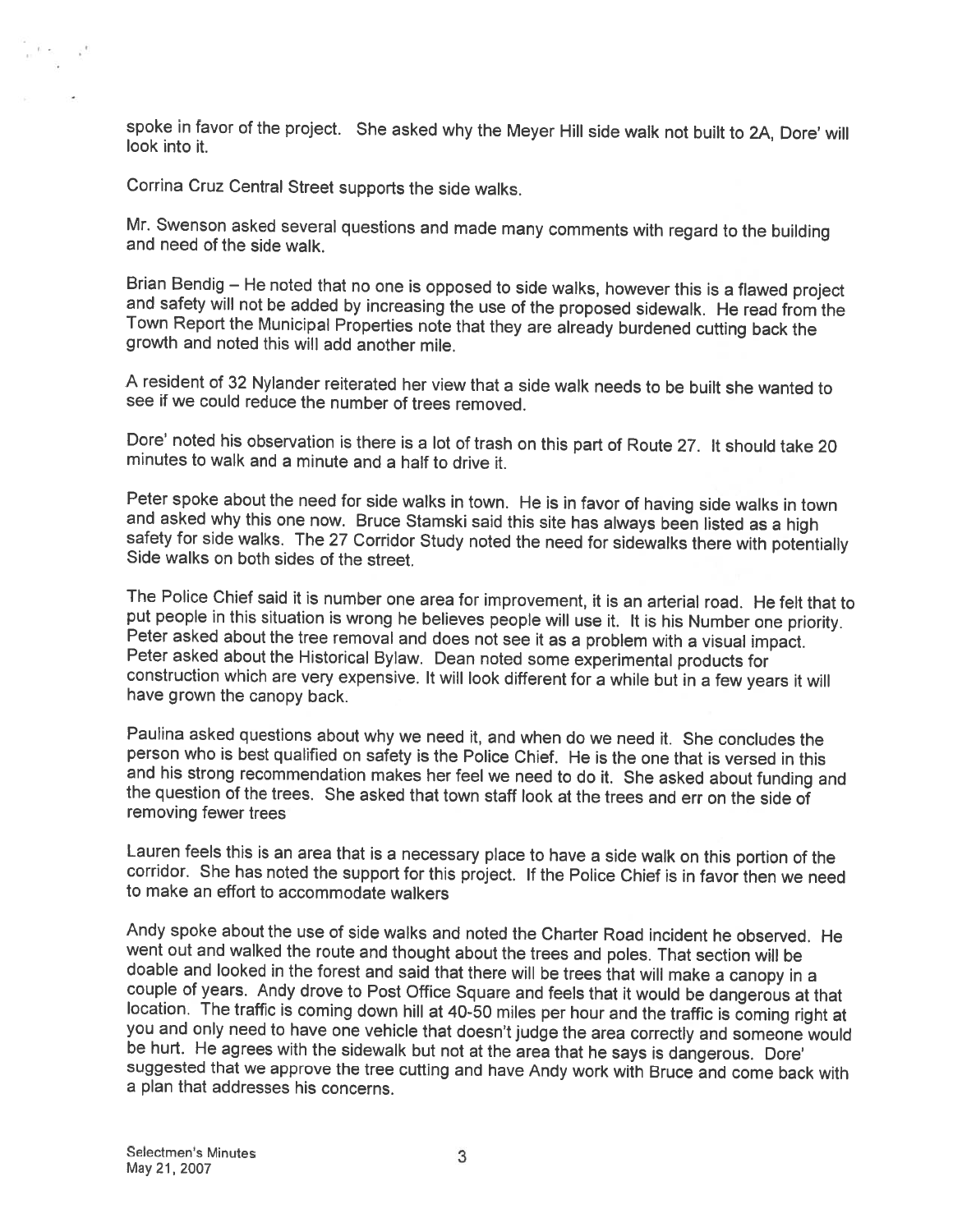DORE' HUNTER - Moved to approve the tree cutting but to delayed until all selectmen's concerns have been addressed. PETER BERRY — second. Vote 4-1 Andy No

Paulina spoke about the formation of a sidewalk committee. Dore' felt that this group could<br>make a sensible order of the priority for sidewalks. Lauren let them know that Leslie Hogan and<br>Maureen Geer would be willing to w

Terra Friedrichs volunteered to serve on the sub-committee.

#### SELECTMEN'S BUSINESS

## METHOD MACHINES STATE TAX INCENTIVE PROGRAM

Dore' spoke about Method Machines State tax incentive Program. The President of Method Machines is anxious to move forward. He will put this to <sup>a</sup> formal vote at an upcoming meeting. Lauren noted that Kristen Alexander is gathering materials and wants to see what EDO and Planning will provide. Paulina was <sup>p</sup>leased with the company. She wanted to minimize the taxes we will not be getting. Andy spoke about tax abatements and the benefits associated with them. Andy thinks this is <sup>a</sup> very clean company and they are expanding on <sup>a</sup> site they already occupy.

### SCREENING COMMITTEE FOR THE NEW TOWN MANAGER

Peter Ashton was present to discuss the Screening Committee for the new Town Manager. Dore' said he wants to get the ad out into the arena and asked if any of the members had any questions. Paulina said we should not say Asian and replace with immigrant population. Paulina questioned Acton as an affluent community. She felt more comfortable with another term. Andy was concerned about the <sup>p</sup>hrase immigrant and affluent community. He suggested an alternative. Paulina suggested Acton enjoys growing economic and cultural diversity

Lauren asked about keeping ALG reference in the ad, it was noted that would be discussed during the interview. Lauren asked about including the Town visions, it too will be discussed during the interview process.

Peter asked to consider the residency requirement. Dore' commented on the requirement and wanted the person to be <sup>a</sup> resident. Lauren looked into this issue on the internet. Lauren was concerned about the affordability in Acton but agreed with the residency requirement. Peter said he too agreed that the person should reside in Acton. Andy also agreed with the residency requirement, and wanted to make sure we could work with them regarding a time frame for relocating as well as a moving allowance. It was decided that the ad should say Residency is preferred.

Peter Ashton suggested <sup>a</sup> packet to be sent to candidates. Peter Ashton noted the article in the Selectmen's Handbook addressing the Hiring of <sup>a</sup> Town Manager.

Peter Ashton presented his timeline. Ads will be placed in trade issues for June Ist and middle of August, is the time we should be getting resumes. The committee will identify questions for the interview process. Peter suggested that the individual committee members ask the same questions with each applicant. The Board will need to decide what materials are to be required from the applicant. The screening of the candidates will begin in early September, and we will notify those we want to interview during middle of September through November. It is <sup>a</sup> five month process and Peter feels it is doable. He has researched the time frame for filling the position and it is around 5 months.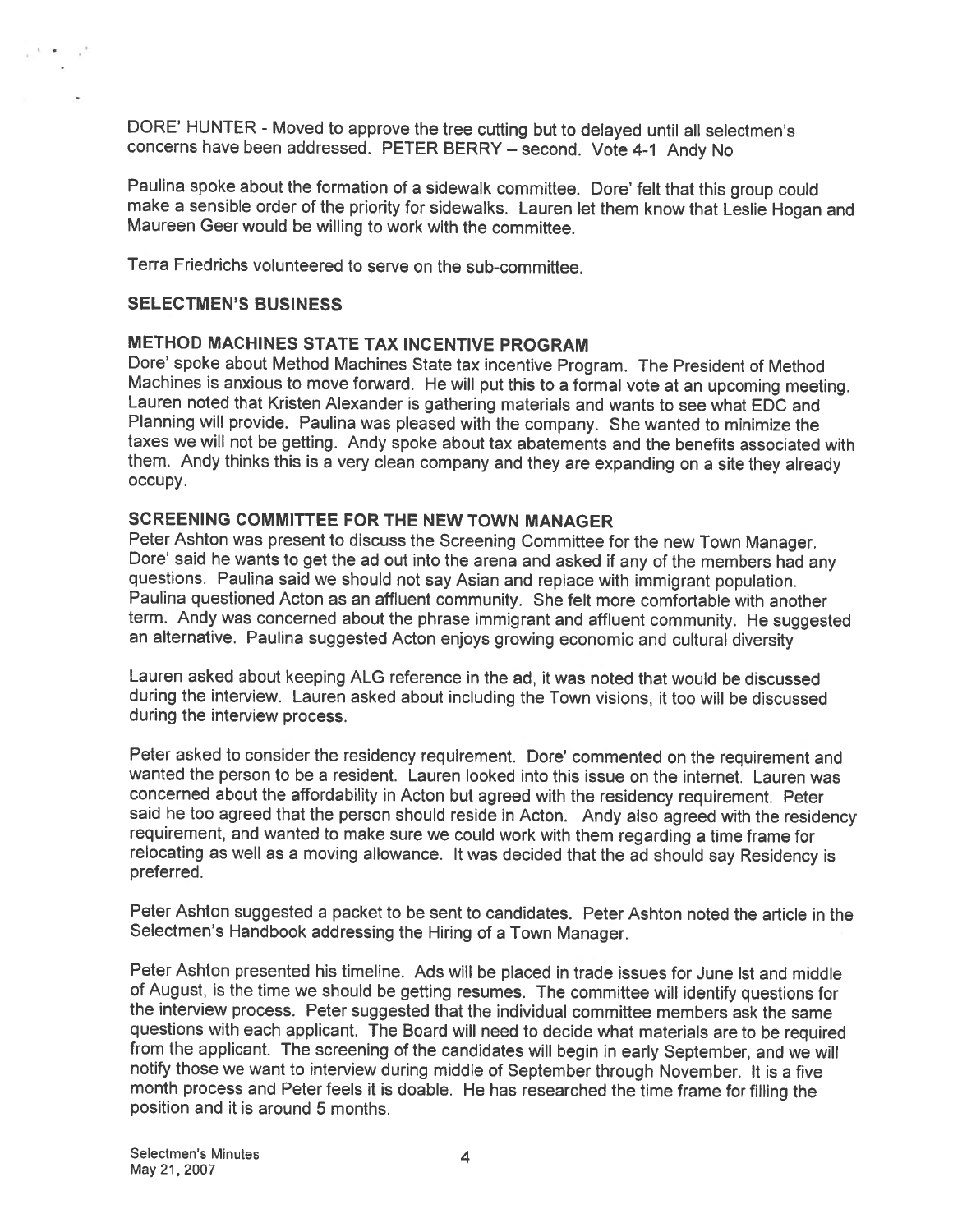List of nominations for Manager Screening Committee: Ann Chang, Pat Clifford, Charlie Kadlec, Arthur Gagne', Walter Foster, Linda McElroy, William Mullin, Beth Petr, Ken Sundberg, Nancy Tavernier, Heather Harer, Peter Ashton, Jon Benson. DORE' HUNTER — Moved to appoint the aforementioned people to serve on the Committee. LAUREN ROSENZWEIG second. UNANIMOUS VOTE.

Interim Town Manager Appointment — The Board discussed the issue and Dore' and Andy supported John Murray as Interim Manager. Paulina disagreed; she felt that it would cut down on the number of applicants we would receive. Lauren did research. While she received feedback that if the assistant is in position it might discourage candidates we have to realize that Don Johnson has only <sup>6</sup> weeks left., We need to appoint an experienced person like John. Six weeks is too short to ge<sup>t</sup> someone else up to spee<sup>d</sup> (as per Mullin e-mail). She thinks we should still emphasize that we are conducting <sup>a</sup> serious search and make every effort to keep <sup>a</sup> level <sup>p</sup>laying field for all candidates internal and external. Peter Berry is concerned about the knowledge of the interim candidates. He felt John had the qualities to step up to the interim position. LAUREN ROSENZWEIG — Moved to appoint John Murray as the Interim Town Manager upon Don Johnson's retirement on July 1<sup>st</sup>. ANDREW MAGEE – second. UNANIMOUS VOTE

Dore' discussed the issue of paying for travel for second interview. Dore' spoke about getting <sup>a</sup> new car in the year end spending.

#### ASSABET RIVER RAIL TRAIL (ARRT)

Dore' asked if we want to do <sup>a</sup> field visit to the track turnaround in South Acton. Peter said that structure was discussed at CPC.

#### FIRE TASK GROUP

ਿੰਦਾ ਸੀ

Fire Task Group has made its final recommendation regarding the location. The Committee noted that the 2A /27 Site was chosen.

ANDREW MAGEE — Moved to approve the location selected by the Task Force - LAUREN ROSENZWEIG — second. UNANIMOUS VOTE

POLE BANNER FOR SUMMER CONCERT SERIES — John Murray asked for Board approval to use half of the poles to advertise the Concert Series at NARA Park concert series. ANDREW MAGEE —Moved to approve at the level requested. LAUREN ROSENZWEIG — second UNANIMOUS

MARGARET EEDDOE UNIT AT AUDUBON HILL, 18 BREWSTER LANE — The Beddoe's did not sign the original offer. They now have asked that we pay <sup>a</sup> share of broker fees and appraisals. Dore' recommends we need to accep<sup>t</sup> this upon looking at the appraisal. Andy noted that the 25% and 75% split of funds was not clear.

ANDREW MAGEE - Move to authorize the Manager to act for the Board and to participate in the closing and to approve our contribution to the Appraisal and Brokers Fee upon seeing the appraisal and Brokers contracts. LAUREN ROSENZWEIG — second. UNANIMOUS VOTE

#### OTHER BUSINESS

Memorial Day Parade will take place on Monday.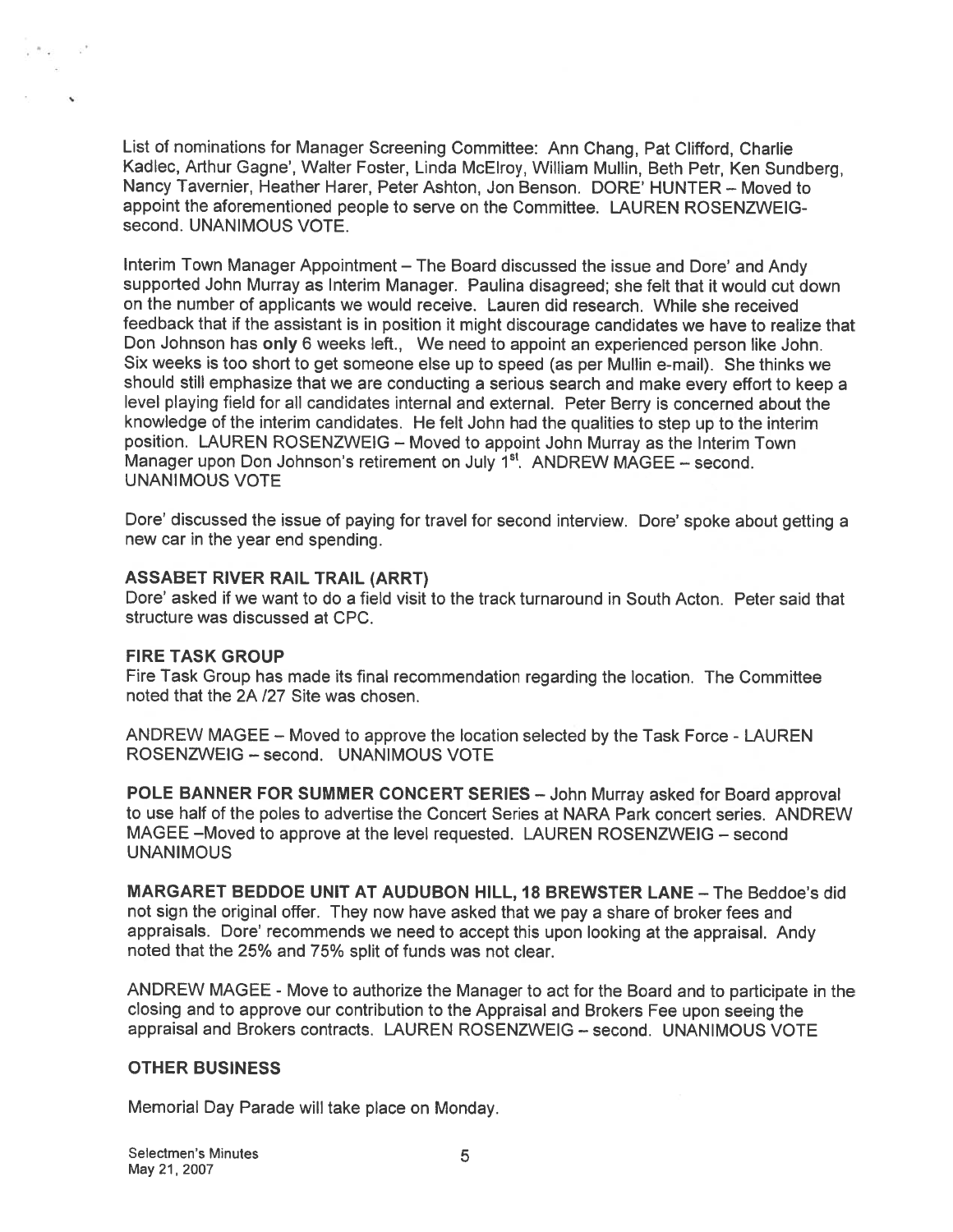Work shop on MAPC Data Common presentation. Lauren noted that Paulina will represent the Board at the presentation.

Walkable Communities workshop Tuesday June  $5<sup>th</sup>$  at 9:00 a.m.

TAC - Is Acton ready for shuttle bus?

Peter discussed the Wireless Committee

#### CONSENT AGENDA

Peter held One Day Liquor License Request for the Annual Rugby Tournament. Andy wanted to hold 28. ANDREW MAGEE — Moved to approve the Consent Agenda with <sup>a</sup> Hold 14 and 28. PAULINA KNIBBE - second

PETER BERRY — Moved to approve #14 One Day Liquor License. PAULINA KNIBBE second. UNANIMOUS VOTE

Andy spoke about number <sup>28</sup> (Elm Street Lighting Replacement Project) and asked if it was their matching funds for CPC ANDREW MAGEE - Moved to approve #28. LAUREN ROSENZWEIG — second. UNANIMOUS VOTE

Year End Budget Update — Dore' asked Don to outline his list of possible projects to be funded out of the year-end budget. They think we will have \$500,000 more or less. Don wanted to have the Board review this and make their decision after they review it and wait for possible projects.

The Board will discuss at the next meeting.

LRTA Representative Appointment - David Sharfarz — ANDREW MAGEE — Moved to approve David Sharfarz as Acton's Representative to Lowell Regional Transportation Authority. LAUREN ROSENZWEIG — second. UNANIMOUS VOTE

#### TOWN MANAGER'S REPORT

#### EXECUTIVE SESSION

Andrew Magee —Moved to go into Executive Session for the purpose of discussing collective Bargaining to come out to adjourn. All AYES. UNANIMOUS. All Ayes

Christine Joyce, Recording Secty Clerk, Board of Selectmen V

 $8/13/07$ Date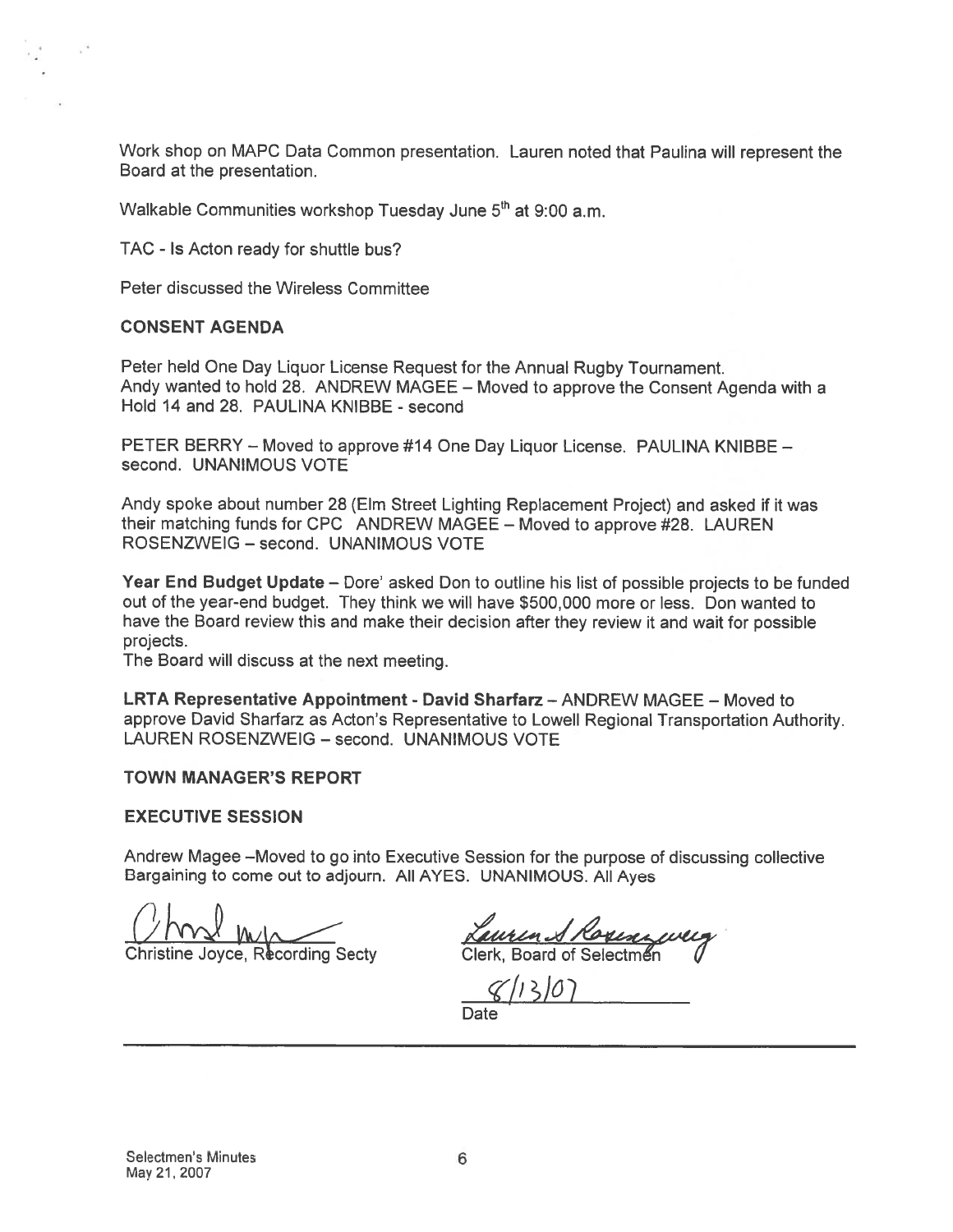# BOARD OF SELECTMEN & SEWER COMMISSIONERS' MEETING AGENDA

# NOTE: SPECIAL EXECUTIVE SESSION BEGINNING AT 6:00 P.M.

Francis Faulkner Meeting Room, Town Hall May 21, 2007 7:00 PM

# I. CITIZENS' CONCERNS

 $\frac{1}{2} \left( \frac{1}{2} \right) \left( \frac{1}{2} \right) \left( \frac{1}{2} \right)$ 

- II. PUBLIC HEARINGS AND APPOINTMENTS
	- 1. 7:02 OPERATIONAL MINUTE The Town Manager will provide <sup>a</sup> brief repor<sup>t</sup> on topics of interest.
	- 2. 7:15 OVERSIGHT MEETING, RECREATION COMMISSION No materials enclosed.
	- 3. 7:30 SITE PLAN SPECIAL PERMIT #02/19103-388, 60 POWDER MILL ROAD, AUTOPLEX REALTY, LLC (CONTINUED FROM MAY 7) Enclosed <sup>p</sup>lease find materials in the subject regard, for Board consideration.
	- 4. 8:00 TREE REMOVAL PUBLIC HEARING, MAIN STREET, POST OFFICE SQUARE TO ROUTE 2A, (CONTINUED FROM MAY 7) Enclosed <sup>p</sup>lease find materials in the subject regard, for Board consideration.

# **III. SELECTMEN'S BUSINESS**

- 5. TOWN MANAGER SEARCH Enclosed <sup>p</sup>lease find materials in the subject regard, for Board consideration.
- 6. ASSABET RIVER RAIL TRAIL (ARRT), HISTORIC RESOURCES Enclosed <sup>p</sup>lease find materials in the subject regard, for Board consideration.
- 7. FIRE-EMT ADVISORY TASK GROUP (FEATG), SITE SELECTION TASK FORCE RECOMMENDATION Enclosed <sup>p</sup>lease find materials in the subject regard, for Board consideration.
- 8. POLE BANNER REQUEST FOR SUMMER CONCERT SERIES Enclosed <sup>p</sup>lease find materials in the subject regard, for Board consideration.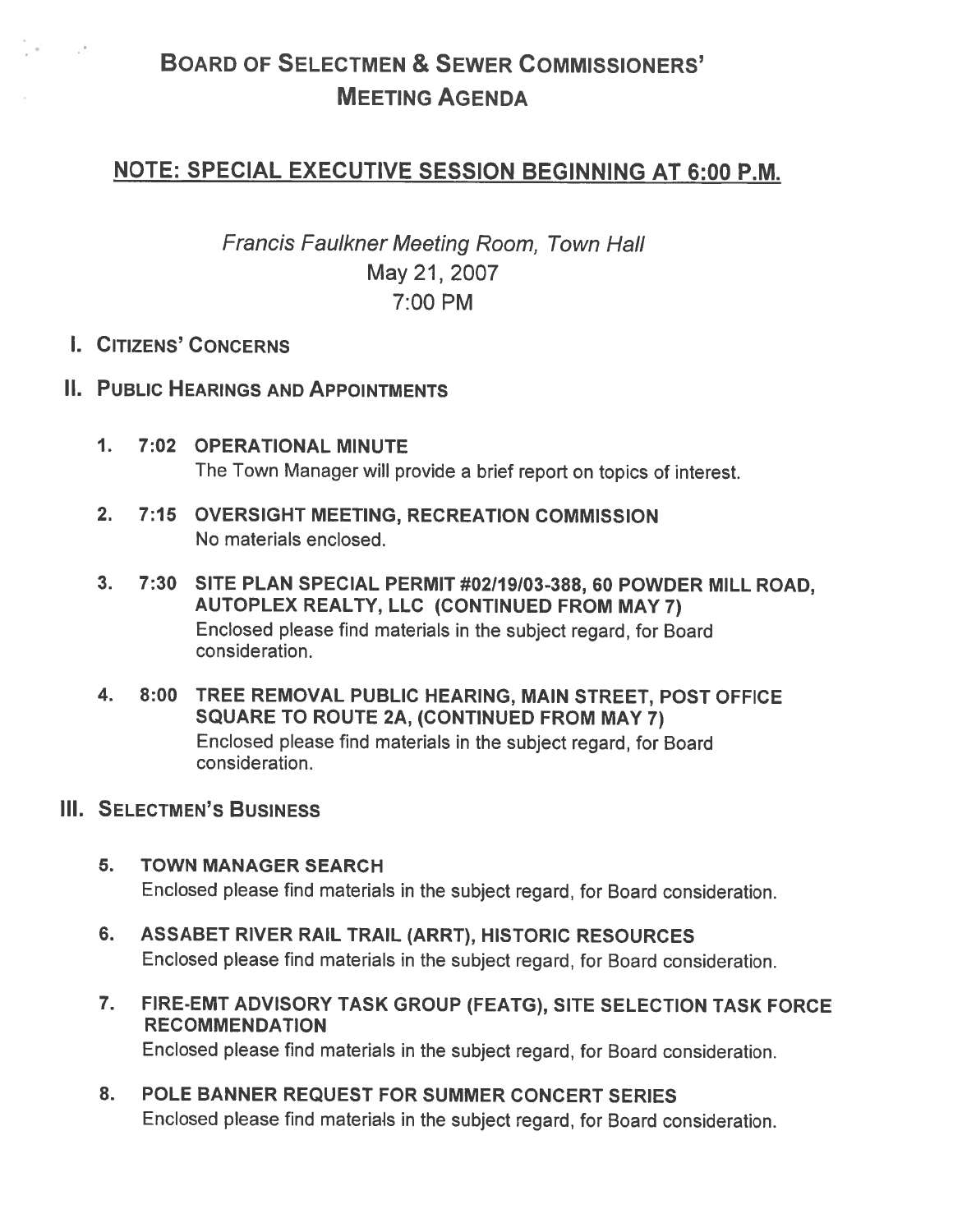9. <sup>18</sup> BREWSTER LANE, BEDDOE UNIT, ADDITIONAL REQUESTS OF PETITIONER Enclosed <sup>p</sup>lease find materials in the subject regard, for Board consideration.

## 10. OTHER BUSINESS

## IV. CONSENT AGENDA

- 11. ACCEPT BOARD OF SELECTMEN MINUTES No minutes enclosed.
- 12. OBSOLETE MATERIALS DISPOSAL, ACTON MEMORIAL LIBRARY Enclosed <sup>p</sup>lease find materials in the subject regard, for Board consideration.

## 13. ONE DAY LIQUOR LICENSE, NARA PARK

Enclosed <sup>p</sup>lease find <sup>a</sup> confidential request for <sup>a</sup> One-Day-Liquor License for <sup>a</sup> private Surprise Birthday Party, for Board consideration.

## 14. ONE DAY LIQUOR LICENSE, NARA PARK

Enclosed <sup>p</sup>lease find <sup>a</sup> request for <sup>a</sup> One-Day Liquor License for the New England Rugby Tournament, to be held on July 14, 2007, for Board consideration.

## 15. ACCEPT GIFT, CITIZENS' LIBRARY

Enclosed <sup>p</sup>lease find <sup>a</sup> <sup>g</sup>ift of \$20.00 from Marilyn Godfrey, to be used by the Citizens' Library, for Board consideration.

## 16. ACCEPT GIFT, CITIZENS' LIBRARY

Enclosed <sup>p</sup>lease find <sup>a</sup> <sup>g</sup>ift of \$200.00 from Barbara Browne for use by the Citizens' Library for Board consideration.

# 17. ACCEPT GIFT, RECREATION COMMISSION

Enclosed please find <sup>a</sup> gift of \$500.00 from Sorrento's Brick Oven Pizzeria to be used by the Recreation Commission for the T.J. O'Grady Memorial Skate Park One-Year Opening Celebration, for Board consideration.

# 18. ACCEPT GIFT, RECREATION COMMISSION

Enclosed <sup>p</sup>lease find <sup>a</sup> <sup>g</sup>ift of \$100.00 from Mary E. Bassett, Esq., to be used by the Recreation Commission for the T.J. O'Grady Memorial Skate Park One-Year Opening Celebration, for Board consideration.

# 19. ACCEPT GIFT, RECREATION COMMISSION

Enclosed <sup>p</sup>lease find <sup>a</sup> <sup>g</sup>ift of product and personnel, from Monster Energy Drink valued at \$3,000.00 to be used by the Recreation Commission for the T. J. O'Grady Memorial Skate Park One-Year Opening Celebration Event, for Board consideration.

# 20. ACCEPT GIFT, RECREATION COMMISSION

Enclosed <sup>p</sup>lease find <sup>a</sup> <sup>g</sup>ift of \$5,000.00 from the T.J. O'Grady Memorial Skate Park Committee to be used by the Recreation Commission to purchase future items for the Skate Park, for Board consideration.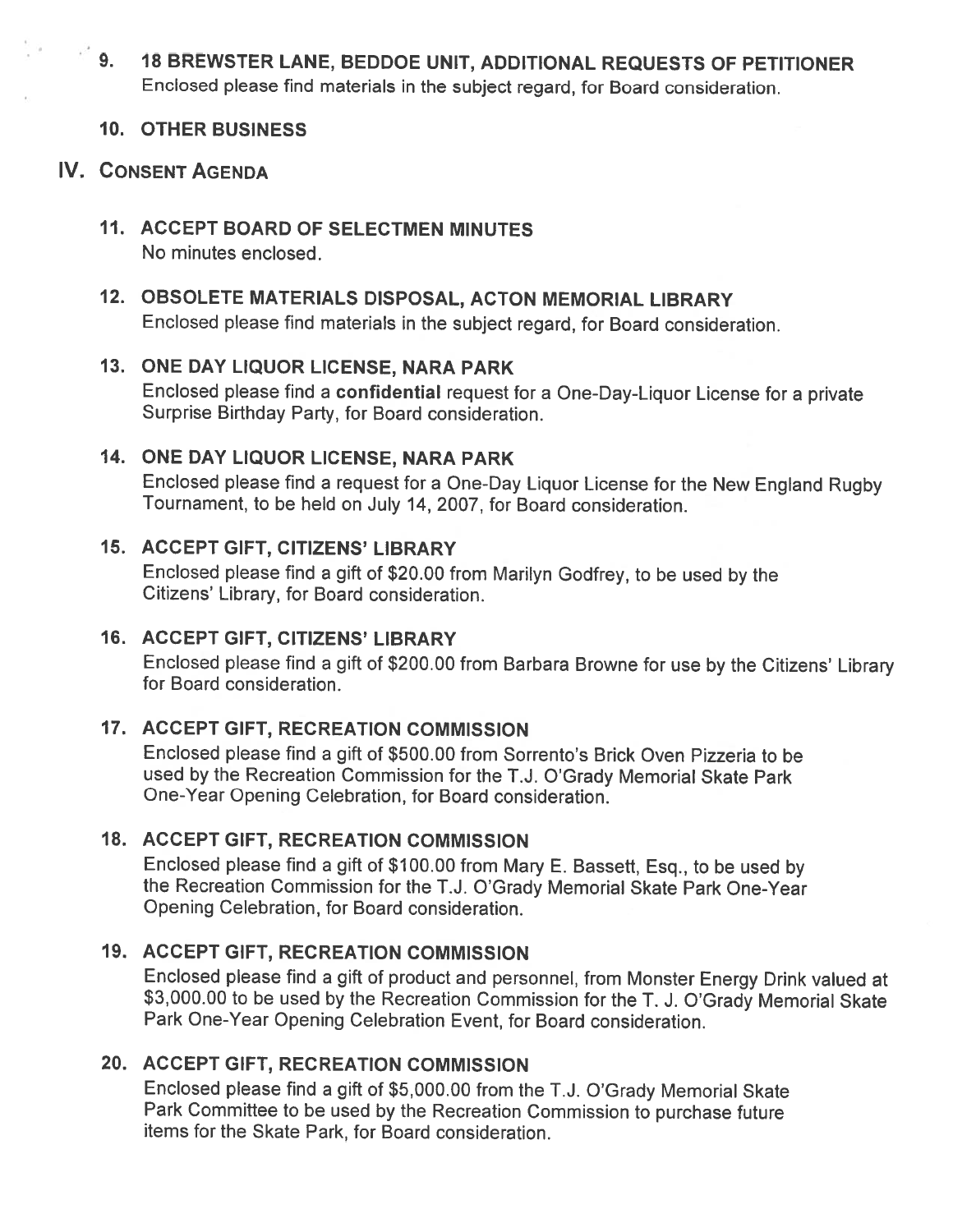# <sup>22</sup> 21. ACCEPT GIFT, RECREATION COMMISSION

Enclosed <sup>p</sup>lease find <sup>a</sup> <sup>g</sup>ift of <sup>a</sup> Pedestal Drinking Fountain (valued at \$2,100.00) from the Acton Water District, to be installed at the T. J. O'Grady Memorial Skate Park, for Board consideration.

# 22. ACCEPT GIFT, RECREATION COMMISSION

Enclosed <sup>p</sup>lease find <sup>a</sup> <sup>g</sup>ift of coffee and refreshments (valued at \$199.90) from Dunkin Donuts for use at the Recreation Commission's Fundraising Golf Tournament at Quail Ridge Country Club, for Board consideration.

# 23. ACCEPT GIFT, RECREATION COMMISSION

Enclosed <sup>p</sup>lease find <sup>a</sup> <sup>p</sup>ledge of \$1,000.00 from Acton Boxborough Youth Softball League to be used for the rental cost of tents, tables and chairs used at the Recreation Commission's Fundraising Golf Tournament at Quail Ridge Country Club, for Board consideration.

# 24. ACCEPT GIFT, RECREATION COMMISSION

Enclosed <sup>p</sup>lease find <sup>a</sup> <sup>g</sup>ift of an area rug valued at \$360.00 from Post Road Carpet of Acton to be used at the Recreation Commission's Fundraising Golf Tournament, at Quail Ridge Country Club, for Board consideration

# 25. ACCEPT GIFT, RECREATION COMMISSION

Enclosed <sup>p</sup>lease find <sup>a</sup> <sup>p</sup>ledge of \$500.00 from Big Fish Promotions (marketing company for Dunkin Donuts) to be used to help fund Acton Day, as well as free Dunkin Donuts product samples valued at \$2,500.00 to be <sup>g</sup>iven away at the event, for Board consideration.

# 26. ACCEPT GIFT, RECREATION COMMISSION

Enclosed <sup>p</sup>lease find <sup>a</sup> <sup>p</sup>ledge of \$500.00 from Big Fish Promotions (marketing company for Dunkin Donuts) to be used to help fund the T-Bone-Family Fun Night at NARA Park, as well as free Dunkin Donuts product samples valued at \$2,000.00 to be given away at the event, for Board consideration.

# 27. ACCEPT GIFT, RECREATION COMMISSION

Enclosed <sup>p</sup>lease find <sup>a</sup> <sup>p</sup>ledge of \$500.00 from Big Fish Promotions (marketing company for Dunkin Donuts) to be used to help fund the 2<sup>nd</sup> Story Band Concert at NARA Park, as well as free Dunkin Donuts product samples valued at \$2,000.00 to be given away at the event, for Board consideration.

# 28. ACCEPT GIFT, RECREATION COMMISSION

Enclosed <sup>p</sup>lease find <sup>a</sup> <sup>g</sup>ift in the amount of \$40,000.00 from Acton/Boxborough Youth Football (Pop Warner) to be used for the Elm Street Lighting Replacement Project, for Board consideration.

# 29. ACCEPT GIFT, FIRE DEPARTMENT

Enclosed please find <sup>a</sup> gift of \$1 000.00 from the Acton Lions Club to assist the Fire Department with their Student Awareness of Firesafety Education (SAFE) Program, for Board consideration.